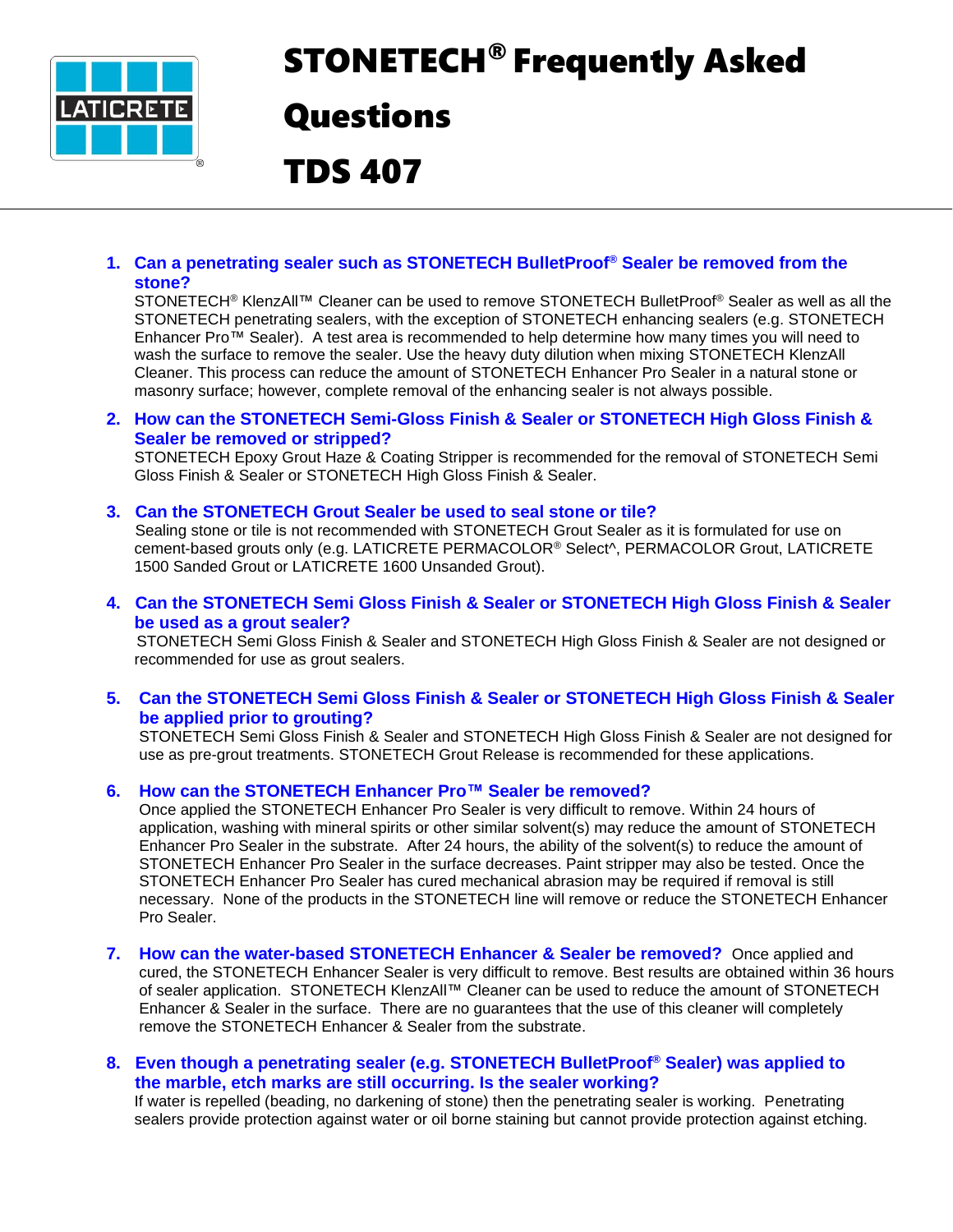#### **9. Is there a product that can be applied over an etch mark to repair the shine?**

Etching can only be properly repaired by mechanically refinishing the damaged area. A topical coating (e.g. STONETECH® High Gloss Finish & Sealer) will not restore the original appearance of the surface.

#### **10. How can hard water deposits be remove from natural stone or masonry?**

If the substrate is not acid sensitive, then STONETECH Restore™ Acidic Cleaner can be used. On an acid sensitive substrate, test the STONETECH Soap Scum Remover. If this product is not effective, mechanical refinishing may be necessary. Always use proper personal protective equipment (PPE) and read instructions for use carefully prior to using STONETECH Restore Acidic Cleaner.

**11. What is the reason that the STONETECH® Semi Gloss Finish & Sealer or STONETECH High Gloss Finish & Sealer cannot be used in showers?**

 STONETECH Semi Gloss Finish & Sealer and STONETECH High Gloss Finish & Sealer are topical coatings and are not designed for areas with high moisture intrusion. Topical coatings are not breathable products. If moisture gets behind the STONETECH Semi Gloss Finish & Sealer and STONETECH High Gloss Finish & Sealer the sealer will begin to discolor and/or delaminate.

**12. Can the STONETECH Semi Gloss Finish & Sealer or STONETECH High Gloss Finish & Sealer be applied to ceramic or porcelain tile surfaces?**

 Both STONETECH Semi Gloss Finish & Sealer and STONETECH High Gloss Finish & Sealer are designed to be applied to textured natural stone surfaces. These topical coatings do not bond properly to a dense, smooth surface like a ceramic or porcelain tile.

**13. Can STONETECH Semi Gloss Finish & Sealer or STONETECH High Gloss Finish & Sealer be applied to a kitchen countertop or bath vanity surface?**

 Neither STONETECH Semi Gloss Finish & Sealer and STONETECH High Gloss Finish & Sealer can be applied to surfaces used in these applications.

**14. Can the STONETECH Enhancer & Sealer or STONETECH Enhancer Pro™ Sealer be applied over a penetrating sealer (e.g. STONETECH BulletProof® Sealer)?**

STONETECH enhancing products (e.g. STONETECH Enhancer Pro Sealer) cannot be applied over a penetrating sealer. The penetrating sealer present will not allow the enhancing product to penetrate the surface evenly or will prevent the enhancing sealer from penetrating at all. The penetrating sealer will have to be removed prior to applying an enhancing product to the substrate (see question #8 above).

# **15. A hazy residue has appeared after applying STONETECH BulletProof® Sealer, STONETECH Heavy Duty Sealer, STONETECH Stone, Tile & Grout Sealer, or STONETECH Impregnator Pro® Sealer. How can this residue be removed?**

Within the first several hours after application, simply reapply the sealer. Allow the sealer to sit and soak for 2- 3 minutes then agitate the surface with a nylon brush or white nylon scrub pad. Wipe thoroughly dry. For stubborn residues, or if more than 24 hours have past, the STONETECH KlenzAll™ Cleaner can be used. Start with a light duty dilution (8 parts water to 1 part cleaner); apply the STONETECH KlenzAll Cleaner solution to wet the affected surface. Allow the cleaning solution to sit and soak for 2-3 minutes. Agitate the surface with a nylon brush or white nylon scrub pad, remove the cleaning solution and rinse thoroughly. A repeat wash may be necessary. Once the residue has been removed resealing may be necessary.

# **16. A sticky, tacky film has appeared on the floor after applying the STONETECH Enhancer Pro® Sealer. How can this be removed?**

Within 24 hours of application, test reapplying the sealer and scrubbing with a nylon brush. After 2-3 minutes of agitation, wipe the surface clean and dry. For stubborn residues, or if more than 24 hours has past, a solvent will be necessary. First test odorless mineral spirits and, if a stronger solvent seems necessary, test lacquer thinner. Apply solvent to a small area and begin agitating with a nylon brush or white nylon scrub pad. After 2-4 minutes of agitation, remove the solvent with clean, dry towels. Wipe the surface thoroughly dry. Replace towels often for best results. Once the surface has thoroughly dried, test for water repellency. If water is repelled the reapplication of STONETECH Enhancer Pro Sealer should not be required.

# **17. There are brush marks and streaks left after applying the STONETECH Semi Gloss Finish & Sealer or STONETECH High Gloss Finish & Sealer. How can this be fixed?**

Streaks can appear if the STONETECH Semi Gloss Finish & Sealer or STONETECH High Gloss Finish & Sealer is overworked during application, or, if the surface was not properly prepared. Brush or roller marks may also be the result of an insufficient sealer application or if the sealer was applied too quickly. Streaking can sometimes be eliminated by a reapplication of the Finish & Sealer. The Finish & Sealer should be applied to a test area ensuring that an even film of product covers the surface. After curing, evaluate the area. If the additional coat of sealer does not even out the streaks, the streaked coating will have to be removed using STONETECH Epoxy Grout Haze & Coating Stripper.